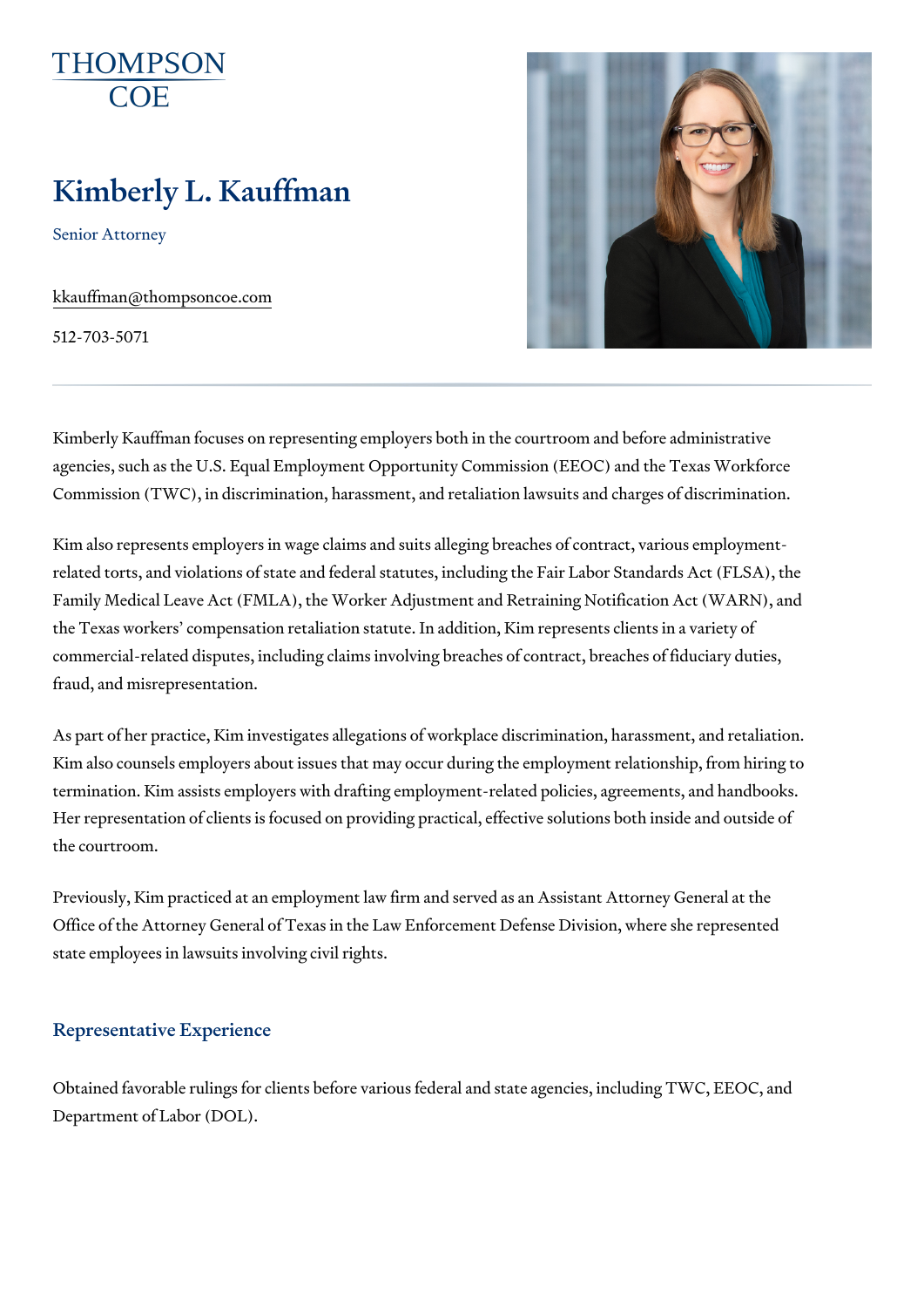Investigated allegations of discrimination, retaliation, and harassment for agencies and for litigation.

Defended employers at various stages of litigation in both state and federal

Counseled employers on issues that may arise during employment, includin absence, and administration of discipline.

Successfully defended state employees against civil rights claims during jo

#### Awards & Recognition

TEXAS SUPER LAWYERS - RISING STAR Listed for Employment & Labor: Employer 2022

#### Related Services

[Business and C](https://www.thompsoncoe.com/people/kimberly-l-kauffman/)ommercial

[Labor & Empl](https://www.thompsoncoe.com/people/kimberly-l-kauffman/)oyment

[Professional](https://www.thompsoncoe.com/people/kimberly-l-kauffman/) Liability

# Publications & Speaking Engagements

# [The Coron](https://www.thompsoncoe.com/resources/publications/the-coronavirus/)avirus

Mar 9, 2020

## Education, Admissions & Activities

#### EDUCATION

#### University of Texas School of Law

J.D., 2014 Teaching Quizmaster Texas International Law Journal, Articles & Notes Editor

# University of Texas at Austin B.B.A., with highest honors, 2011

#### BAR ADMISSIONS